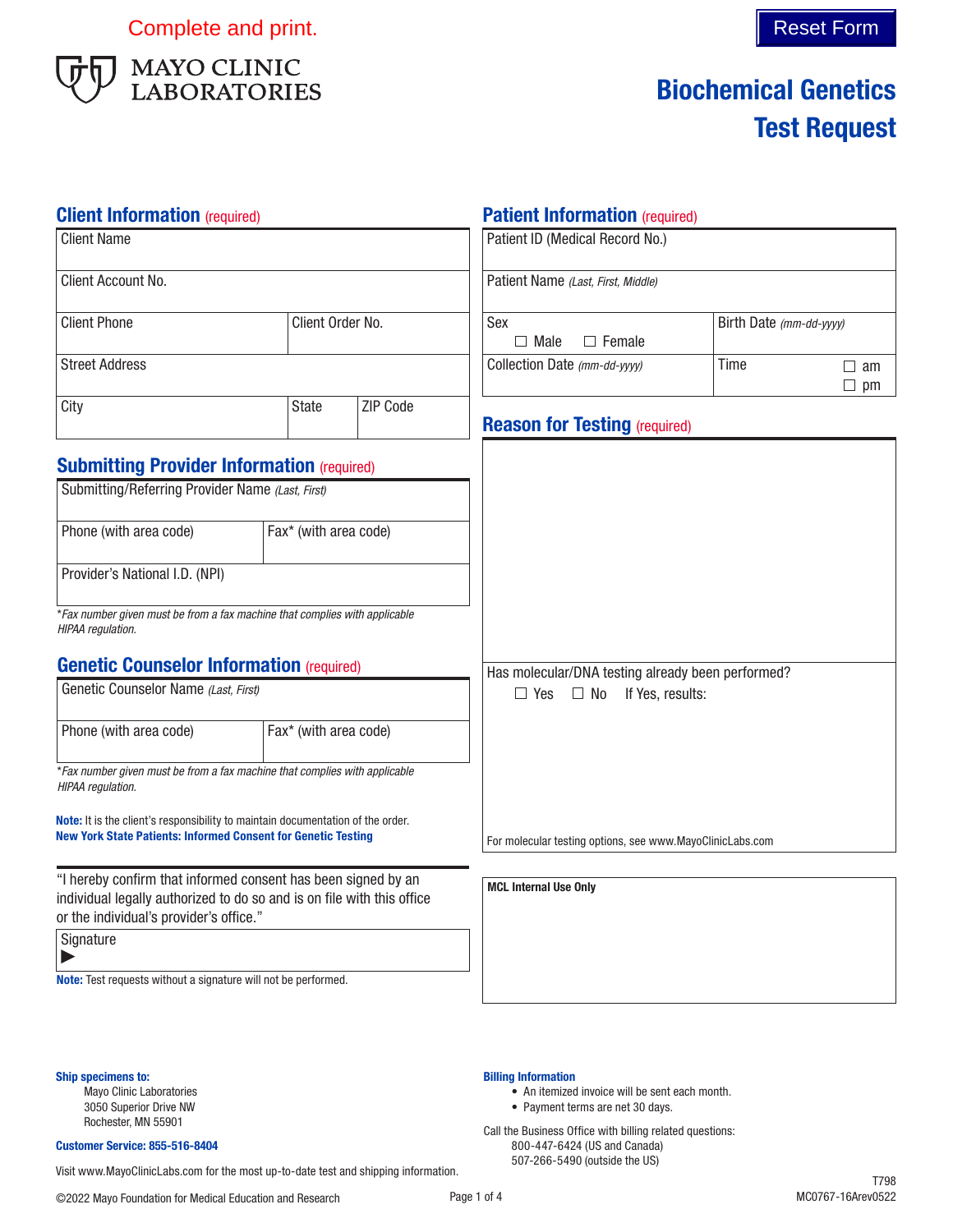# **Patient Information** (required)

| Patient ID (Medical Record No.)    | Client Account No. |
|------------------------------------|--------------------|
|                                    |                    |
| Patient Name (Last, First, Middle) | Client Order No.   |
|                                    |                    |
| Birth Date (mm-dd-yyyy)            |                    |
|                                    |                    |

|                        | <b>AMINO ACID METABOLISM</b>                                                                                                              |
|------------------------|-------------------------------------------------------------------------------------------------------------------------------------------|
| $\Box$ AAQP            | Amino Acids, Quantitative, Plasma                                                                                                         |
| $\Box$ AAPD            | Amino Acids, Quantitative, Random, Urine                                                                                                  |
| $\Box$ AACSF           | Amino Acids, Quantitative, Spinal Fluid                                                                                                   |
| $\Box$ TRYPP           | Tryptophan, Plasma                                                                                                                        |
| $\Box$ Trypu           | Tryptophan, Random, Urine                                                                                                                 |
| <b>Cystinuria</b>      |                                                                                                                                           |
| $\Box$ CYSQN           | Cystinuria Profile, Quantitative, 24 Hour,<br>Urine                                                                                       |
| $\Box$ CYSR            | Cystinuria Profile, Quantitative, Random,<br>Urine                                                                                        |
|                        | <b>Maple Syrup Urine Disease</b>                                                                                                          |
| $\Box$ ALLOI           | Allo-isoleucine, Blood Spot                                                                                                               |
| $\Box$ AAMSD           | Amino Acids, Maple Syrup Urine Disease<br>Panel, Plasma                                                                                   |
| <b>Homocystinuria</b>  |                                                                                                                                           |
| $\Box$ CMMPP           | Cobalamin, Methionine, and<br>Methylmalonic Acid Pathways, Plasma                                                                         |
| $\Box$ cmmps           | Cobalamin, Methionine, and<br>Methylmalonic Acid Pathways, Serum                                                                          |
| $\Box$ HCYSP           | Homocysteine, Total, Plasma                                                                                                               |
| $\Box$ HCYSS           | Homocysteine, Total, Serum                                                                                                                |
| <b>Phenviketonuria</b> |                                                                                                                                           |
| ∏ PKU                  | Phenylalanine and Tyrosine, Plasma                                                                                                        |
| $\Box$ PKUBS           | Phenylalanine and Tyrosine, Blood Spot                                                                                                    |
| $\Box$ PKUSC           | Phenylalanine and Tyrosine, Self-Collect,<br>Blood Spot                                                                                   |
| <b>Tyrosinemia</b>     |                                                                                                                                           |
| $\Box$ tyrbs           | Tyrosinemia Follow up Panel, Blood Spot                                                                                                   |
| $\Box$ Tyrsc           | Tyrosinemia Follow up panel, Self-Collect,<br>Blood Spot                                                                                  |
| $\Box$ suac            | Succinylacetone, Blood Spot                                                                                                               |
|                        |                                                                                                                                           |
|                        |                                                                                                                                           |
|                        | <b>CARBOHYDRATE METABOLISM</b>                                                                                                            |
| $\Box$ CDG             | <b>Congenital Disorders of Glycosylation</b><br>Carbohydrate Deficient Transferrin for<br>Congenital Disorders of Glycosylation,<br>Serum |
| $\Box$ CDGN            | Congenital Disorders of N-Glycosylation,<br>Serum                                                                                         |
| OLIGU                  | Oligosaccharide Screen, Random, Urine                                                                                                     |
| $\sqsupset$ pmmil      | Phosphomannomutase and<br>Phosphomannose Isomerase, Leukocytes                                                                            |

|   | Galactosemia        |                                                                                         |
|---|---------------------|-----------------------------------------------------------------------------------------|
|   | $\Box$ GATOL        | Galactitol, Quantitative, Urine                                                         |
|   | $\Box$ Galk         | Galactokinase, Blood                                                                    |
|   | $\Box$ GAL1P        | Galactose-1-Phosphate, Erythrocytes                                                     |
|   | $\Box$ Galt         | Galactose-1-Phosphate Uridyltransferase,<br>Blood                                       |
|   | $\Box$ galtp        | Galactose-1-Phosphate Uridyltransferase<br><b>Biochemical Phenotyping, Erythrocytes</b> |
|   | $\Box$ Galp         | Galactose, Quantitative, Plasma                                                         |
|   | $\Box$ GCT          | Galactosemia Reflex, Blood                                                              |
|   | $\Box$ gale         | UDP-Galactose 4' Epimerase, Blood                                                       |
|   | <b>Deficiencies</b> | Transaldolase and Ribose-5-phosphate (RPI)                                              |
|   | $\Box$ TALDO        | Polyols, Quantitative, Urine                                                            |
|   |                     | <b>CHOLESTEROL BIOSYNTHESIS AND TRANSPORT</b>                                           |
|   | $\Box$ CTXWB        | Cerebrotendinous Xanthomatosis, Blood                                                   |
|   | $\Box$ CTXBS        | Cerebrotendinous Xanthomatosis,<br><b>Blood Spot</b>                                    |
|   | $\Box$ CTXP         | Cerebrotendinous Xanthomatosis, Plasma                                                  |
|   | $\Box$ HSMBS        | Hepatosplenomegaly Panel, Blood Spot                                                    |
|   | $\Box$ HSMWB        | Hepatosplenomegaly Panel, Blood                                                         |
|   | $\Box$ HSMP         | Hepatosplenomegaly Panel, Plasma                                                        |
|   | $\Box$ Niem         | Niemann-Pick Type C Detection, Fibroblasts                                              |
|   | $\Box$ oxywb        | Oxysterols, Blood                                                                       |
|   | $\Box$ oxybs        | Oxysterols, Blood Spots                                                                 |
|   | $\Box$ OXNP         | Oxysterols, Plasma                                                                      |
|   | $\Box$ SLO          | Smith-Lemli-Opitz Screen, Plasma                                                        |
|   | $\Box$ ster         | Sterols, Plasma                                                                         |
|   |                     | <b>CONGENITAL ADRENAL HYPERPLASIA</b>                                                   |
|   | $\Box$ CAH2T        | Congenital Adrenal Hyperplasia                                                          |
|   | $\Box$ CAH21        | Newborn Screening, Blood Spot<br>Congenital Adrenal Hyperplasia Profile                 |
|   |                     | for 21-Hydroxylase Deficiency, Serum                                                    |
|   |                     | <b>CREATINE DISORDERS</b>                                                               |
|   | $\Box$ CRDPP        | Creatine Disorders Panel, Plasma                                                        |
| ⊔ | CRDPU               | Creatine Disorders Panel, Random, Urine                                                 |
|   |                     | <b>DEOXYSPHINGOLIPIDS</b>                                                               |
|   | $\Box$ HSAN1        | Hereditary Sensory and<br>Autonomic Neuropathy, Type I, Serum                           |
|   |                     | <b>FAMILIAL AMYLOIDOSIS</b>                                                             |
|   | $\Box$ ttrx         | Amyloidosis, Transthyretin-Associated<br>Familial, Reflex, Blood                        |
|   |                     |                                                                                         |

|                              | <b>FATTY ACID METABOLISM (BETA-OXIDATION)</b>                                                         |
|------------------------------|-------------------------------------------------------------------------------------------------------|
| $\Box$ ACRN                  | Acylcarnitines, Quantitative, Plasma                                                                  |
| $\Box$ ACRNS                 | Acylcarnitines, Quantitative, Serum                                                                   |
| $\Box$ AGU20                 | Acylglycines, Quantitative, Random, Urine                                                             |
| $\Box$ C4U                   | C4 Acylcarnitine, Quantitative, Random,<br>Urine                                                      |
| $\Box$ CARN                  | Carnitine, Plasma                                                                                     |
| $\Box$ CARNS                 | Carnitine, Serum                                                                                      |
| $\Box$ CARNU                 | Carnitine, Random, Urine                                                                              |
| $\Box$ FAO                   | <b>Fatty Acid Oxidation Probe Assay,</b><br><b>Fibroblast Culture</b>                                 |
| $\Box$ FAPCP                 | <b>Fatty Acid Profile, Comprehensive</b><br>(C8-C26), Serum                                           |
| $\Box$ Fapm                  | Fatty Acid Profile, Mitochondrial (C8-C18),<br>Serum                                                  |
| $\Box$ OAU                   | Organic Acids Screen, Random, Urine                                                                   |
|                              | <b>ORGANIC ACID METABOLISM</b>                                                                        |
| $\Box$ C50HU                 | C5-OH Acylcarnitine, Quantitative, Random,<br>Urine in this first group of tests with OAU<br>and OAUS |
| $\Box$ OAU                   | Organic Acids Screen, Random, Urine                                                                   |
| $\Box$ OAUS                  | Organic Acid Screen, Urine Spot                                                                       |
|                              | 2-Hydroxyglutaric Aciduria                                                                            |
| $\Box$ 2HGA                  | 2-Hydroxyglutaric Acid Chiral Analysis,<br>Quantitative, Random, Urine                                |
|                              | <b>Biotinidase Deficiency</b>                                                                         |
| $\Box$ BIOTS                 | Biotinidase, Serum                                                                                    |
| Glutaric Acidemia            |                                                                                                       |
| $\Box$ C5DCU                 | C5-DC Acylcarnitine, Quantitative, Random,<br>Urine                                                   |
| $\Box$ HGFM                  | Hydroxyglutaric Acids, Glutaric Acid,<br>Ethylmalonic Acid, and Methylsuccinic<br>Acid, Blood Spot    |
| $\Box$ HGEMP                 | Hydroxyglutaric Acids, Glutaric Acid,<br>Ethylmalonic Acid, and Methylsuccinic<br>Acid, Plasma        |
| $\sqcup$ hgems               | Hydroxyglutaric Acids, Glutaric Acid,<br>Ethylmalonic Acid, and Methylsuccinic<br>Acid, Serum         |
| <b>TRYPP</b><br>$\mathsf{L}$ | Tryptophan, Plasma                                                                                    |
| <b>TYRPU</b>                 | Tryptophan, Random, Urine                                                                             |
|                              | <b>Methylmalonic Acidemia/Cobalamin/</b>                                                              |
| <b>Propionic Acidemia</b>    |                                                                                                       |
| $\Box$ CMMPP                 | Cobalamin, Methionine, and                                                                            |
|                              | Methylmalonic Acid Pathways, Plasma                                                                   |
| $\Box$ CMMPS                 | Cobalamin, Methionine, and<br>Methylmalonic Acid Pathways, Serum                                      |
| $\Box$ MMAP                  | Methylmalonic Acid, Quantitative, Plasma                                                              |
| <b>MMAS</b>                  | Methylmalonic Acid, Quantitative, Serum                                                               |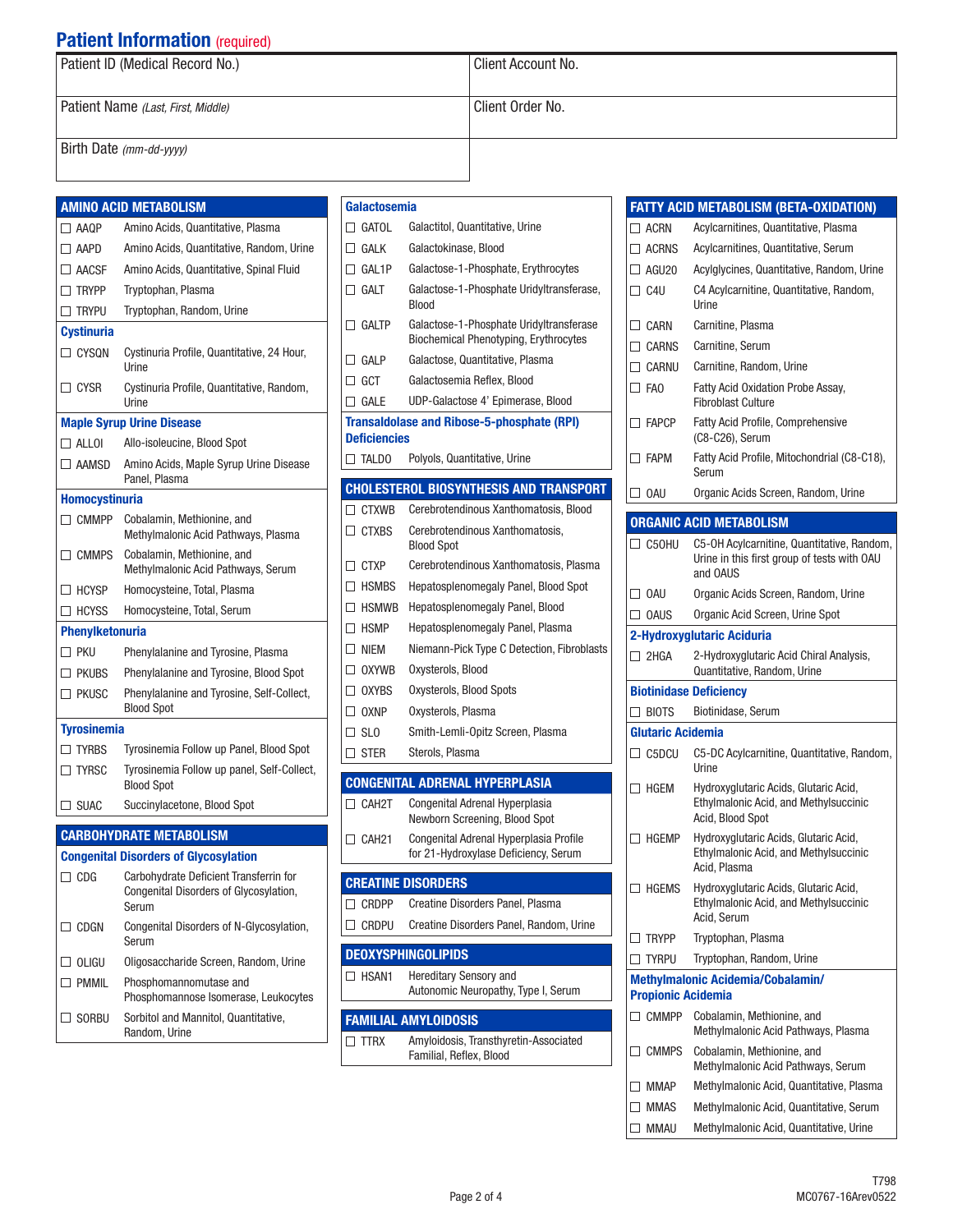## **Patient Information** (required)

| Patient ID (Medical Record No.)    | l Client Account No. |
|------------------------------------|----------------------|
| Patient Name (Last, First, Middle) | Client Order No.     |
| Birth Date (mm-dd-yyyy)            |                      |

| <b>FREDREICH ATAXIA</b>                  |                                                                   |  |
|------------------------------------------|-------------------------------------------------------------------|--|
| $\Box$ FFRBS                             | Friedreich Ataxia, Frataxin, Quantitative,<br><b>Blood Spot</b>   |  |
| $\square$ Ffrwb                          | Friedreich Ataxia, Frataxin, Quantitative,<br><b>Whole Blood</b>  |  |
| <b>HYPEROXALURIA</b>                     |                                                                   |  |
| $\Box$ HYOX                              | Hyperoxaluria Panel, Random, Urine                                |  |
|                                          |                                                                   |  |
|                                          | LYSOSOMAL METABOLISM<br><b>AND STORAGE DISORDERS</b>              |  |
|                                          | <b>Multi-Disorder Panels</b>                                      |  |
| $\Box$ ctsu                              | Ceramide Trihexosides and Sulfatides,<br>Random, Urine            |  |
| HSMWB<br>П                               | Hepatosplenomegaly Panel, Blood                                   |  |
| $\Box$ HSMP                              | Hepatosplenomegaly Panel, Plasma                                  |  |
| $\Box$ PLSD                              | Lysosomal and Peroxisomal Storage<br>Disorders Screen, Blood Spot |  |
| $\Box$ LSD6W                             | Lysosomal Storage Disorders,<br>Six-Enzyme Panel, Leukocytes      |  |
| $\Box$ MPSBS                             | Mucopolysaccharidosis, Blood Spot                                 |  |
| $\Box$ MPSQU                             | Mucopolysaccharides Quantitative,<br>Random, Urine                |  |
| $\Box$ oligu                             | Oligosaccharide Screen, Random, Urine                             |  |
| $\Box$ OXNP                              | Oxysterols, Plasma                                                |  |
| <b>Fabry Disease</b>                     |                                                                   |  |
| $\Box$ Agabs                             | Alpha-Galactosidase, Blood Spot                                   |  |
| $\Box$ AGAW                              | Alpha-Galactosidase, Leukocytes                                   |  |
| $\Box$ AGAS                              | Alpha-Galactosidase, Serum                                        |  |
| $\Box$ Ctsu                              | Ceramide Trihexosides and Sulfatides,<br>Random, Urine            |  |
| $\Box$ LGB3S                             | Globotriaosylsphingosine, Serum                                   |  |
| <b>Fucosidosis</b>                       |                                                                   |  |
| $\Box$ Fucw                              | Alpha-Fucosidase, Leukocytes                                      |  |
| <b>Gaucher Disease</b>                   |                                                                   |  |
| $\Box$ GBAW                              | Beta-Glucosidase, Leukocytes                                      |  |
| $\Box$ GPSYW                             | Glucopsychosine, Blood                                            |  |
| GPSY<br>┚                                | Glucopsychosine, Blood Spot                                       |  |
| ∃ GPSYP                                  | Glucopsychosine, Plasma                                           |  |
| <b>GM1 Gangliosidosis</b>                |                                                                   |  |
| $\Box$ BGAW                              | Beta-Galactosidase, Blood                                         |  |
| <b>BGABS</b><br>$\overline{\phantom{a}}$ | Beta-Galactosidase, Blood Spot                                    |  |
| ∃ BGA                                    | Beta-Galactosidase, Leukocytes                                    |  |
| <b>Krabbe Disease</b>                    |                                                                   |  |
| GALCW                                    | Galactocerebrosidase, Leukocytes                                  |  |
| $\sqsupset$ PSY                          | Psychosine, Blood Spot                                            |  |
| ∃ PSYCF                                  | Psychosine, Spinal Fluid                                          |  |
| <b>PSYR</b>                              | Psychosine, Whole Blood                                           |  |

| <b>Lysosomal Acid Lipase Deficiency</b> |                                                                              |  |
|-----------------------------------------|------------------------------------------------------------------------------|--|
| $\Box$ LALB                             | Lysosomal Acid Lipase, Blood                                                 |  |
| $\Box$ Lalbs                            | Lysosomal Acid Lipase, Blood Spot                                            |  |
| Mannosidosis                            |                                                                              |  |
| $\Box$ MANN                             | Alpha-Mannosidase, Leukocytes                                                |  |
|                                         | <b>Metachromatic Leukodystrophy</b>                                          |  |
| $\Box$ ARSU                             | Arylsulfatase A, 24 Hour, Urine                                              |  |
| $\Box$ ARSAW                            | Arylsulfatase A, Leukocytes                                                  |  |
| $\Box$ CTSU                             | Ceramide Trihexosides and Sulfatides,<br>Random, Urine                       |  |
|                                         | <b>Mucopolysaccharidoses</b>                                                 |  |
| $\Box$ MPSQU                            | Mucopolysaccharides Quantitative,<br>Random, Urine                           |  |
| $\Box$ MPSER                            | Mucopolysaccharides Quantitative, Serum                                      |  |
| $\Box$ MPSWB                            | Mucopolysaccharidosis, Blood                                                 |  |
| $\Box$ MPSBS                            | Mucopolysaccharidosis, Blood Spot                                            |  |
|                                         | <b>MPS Type I (Hurler/Scheie)</b>                                            |  |
| $\Box$ IDUAW                            | Alpha-L-Iduronidase, Leukocytes                                              |  |
| $\Box$ MPSER                            | Mucopolysaccharides Quantitative, Serum                                      |  |
| <b>MPS Type II (Hunter)</b>             |                                                                              |  |
| $\Box$ I2SBS                            | Iduronate-2-Sulfatase, Blood Spot                                            |  |
| $\Box$ 12SW                             | Iduronate-2-Sulfatase, Blood                                                 |  |
|                                         | <b>MPS Type IIIB (Sanfilippo Type B)</b>                                     |  |
| $\Box$ ANAS                             | Alpha-N-Acetylglucosaminidase, Serum                                         |  |
|                                         | <b>MPS Type IVA (Morquio A)</b>                                              |  |
| $\Box$ G6SW                             | N-Acetylgalactosamine-6-Sulfatase,<br>Leukocytes                             |  |
|                                         | <b>MPS Type IVB (Morquio B)</b>                                              |  |
| $\Box$ BGAW                             | Beta-Galactosidase, Blood                                                    |  |
|                                         | □ BGABS Beta-Galactosidase, Blood Spot                                       |  |
| $\Box$ BGA                              | Beta-Galactosidase, Leukocytes                                               |  |
|                                         | <b>Niemann-Pick Types A and B</b>                                            |  |
| $\square$ ASMW                          | Acid Sphingomyelinase, Leukocytes                                            |  |
| $\Box$ OXNP                             | Oxysterols, Plasma                                                           |  |
| <b>Niemann-Pick Type C</b>              |                                                                              |  |
| $\Box$ Niem                             | Niemann-Pick Type C Detection, Fibroblasts                                   |  |
| $\Box$ OXNP                             | Oxysterols, Plasma                                                           |  |
|                                         | <b>Neuronal Ceroid Lipofuscinoses</b>                                        |  |
| $\Box$ TPPTL                            | Tripeptidyl Peptidase 1 and Palmitoyl-<br>Protein Thioesterase 1, Leukocytes |  |
| <b>Pompe Disease</b>                    |                                                                              |  |
| $\Box$ GAAW                             | Acid Alpha-Glucosidase, Leukocytes                                           |  |
| $\Box$ HFX4                             | Glucotetrasaccharides, Random, Urine                                         |  |
| $\Box$ PDBS                             | Pompe Disease, Blood Spot                                                    |  |
| $\Box$ PDCRF                            | Pompe Disease Cross-Reactive<br>Immunological Material Status, Fibroblasts   |  |
| $\Box$ PDCRW                            | Pompe Disease Cross-Reactive<br>Immunological Material Status, Leukocytes    |  |

| <b>Tay-Sachs and Sandhoff Diseases</b> |                          |                                                                          |  |  |
|----------------------------------------|--------------------------|--------------------------------------------------------------------------|--|--|
|                                        | $\Box$ NAGW              | Hexosaminidase A and Total<br>Hexosaminidase, Leukocytes                 |  |  |
|                                        | $\Box$ NAGS              | Hexosaminidase A and Total<br>Hexosaminidase, Serum                      |  |  |
| ГΙ                                     | <b>NAGR</b>              | Hexosaminidase A and Total.<br>Leukocytes/Molecular Reflex, Blood        |  |  |
| П                                      | <b>MUGS</b>              | Hexosaminidase A, Serum                                                  |  |  |
|                                        |                          |                                                                          |  |  |
|                                        |                          | <b>MITOCHONDRIAL ENERGY METABOLISM</b>                                   |  |  |
|                                        | $\square$ Q10            | Coenzyme Q10, Reduced and Total, Plasma                                  |  |  |
|                                        | $\Box$ TQ10              | Coenzyme Q10, Total, Plasma                                              |  |  |
|                                        | $\Box$ Fapm              | Fatty Acid Profile, Mitochondrial (C8-C18),<br>Serum                     |  |  |
|                                        | $\Box$ GDF15             | Growth Differentiation Factor 15, Plasma                                 |  |  |
|                                        | $\Box$ LAPYP             | Lactate Pyruvate Panel, Plasma                                           |  |  |
|                                        | $\Box$ MMPP              | Mitochondrial Metabolites, Plasma                                        |  |  |
|                                        | $\Box$ $0$ All           | Organic Acids Screen, Random, Urine                                      |  |  |
|                                        | $\Box$ PDHC              | Pyruvate Dehydrogenase Complex (PDHC),<br>Fibroblasts                    |  |  |
|                                        | $\Box$ PYRC              | Pyruvate, Spinal Fluid                                                   |  |  |
|                                        | $\Box$ PYR               | Pyruvic Acid, Blood                                                      |  |  |
| <b>NEWBORN SCREENING</b>               |                          |                                                                          |  |  |
|                                        | <b>Screening Panels</b>  |                                                                          |  |  |
|                                        |                          |                                                                          |  |  |
|                                        | $\Box$ LDALD             | <b>Lysosomal and Peroxisomal Disorders</b><br>Newborn Screen, Blood Spot |  |  |
|                                        | $\Box$ SNS               | Supplemental Newborn Screen, Blood Spot                                  |  |  |
|                                        | <b>Second Tier Tests</b> |                                                                          |  |  |
|                                        | $\sqcap$ alloi           | Allo-isoleucine, Blood Spot                                              |  |  |
|                                        | $\Box$ CAH2T             | Congenital Adrenal Hyperplasia<br>Newborn Screen, Blood Spot             |  |  |
| $\perp$                                | <b>GPSY</b>              | Glucopsychosine, Blood Spot                                              |  |  |
|                                        | $\Box$ HCMM              | Homocysteine (Total), Methylmalonic Acid,                                |  |  |

|   | Screening Panels         |                                                                                                    |
|---|--------------------------|----------------------------------------------------------------------------------------------------|
|   | LDALD                    | Lysosomal and Peroxisomal Disorders<br>Newborn Screen, Blood Spot                                  |
|   | <b>SNS</b>               | Supplemental Newborn Screen, Blood Spot                                                            |
|   | <b>Second Tier Tests</b> |                                                                                                    |
|   | $\Box$ ALLOI             | Allo-isoleucine, Blood Spot                                                                        |
|   | $\Box$ $CAH2T$           | Congenital Adrenal Hyperplasia<br>Newborn Screen, Blood Spot                                       |
| П | <b>GPSY</b>              | Glucopsychosine, Blood Spot                                                                        |
|   | <b>HCMM</b>              | Homocysteine (Total), Methylmalonic Acid,<br>and Methylcitric Acid, Blood Spot                     |
| П | <b>HGFM</b>              | Hydroxyglutaric Acids, Glutaric Acid,<br>Ethylmalonic Acid, and Methylsuccinic<br>Acid, Blood Spot |
| П | KD <sub>2</sub> T        | Krabbe Disease Second-Tier<br>Newborn Screen, Blood Spot                                           |
| П | <b>LPCBS</b>             | Lysophosphatidylcholines by LC MS/MS.<br><b>Blood Spot</b>                                         |
|   | <b>MPSBS</b>             | Mucopolysaccharidosis, Blood Spot                                                                  |
|   | <b>OXYBS</b>             | Oxysterols, Blood Spot                                                                             |
| П | PD <sub>2</sub> T        | Pompe Disease Second-Tier Newborn<br>Screening, Blood Spot                                         |
| П | <b>PSY</b>               | Psychosine, Blood Spot                                                                             |
| П | <b>SUAC</b>              | Succinylacetone, Blood Spot                                                                        |